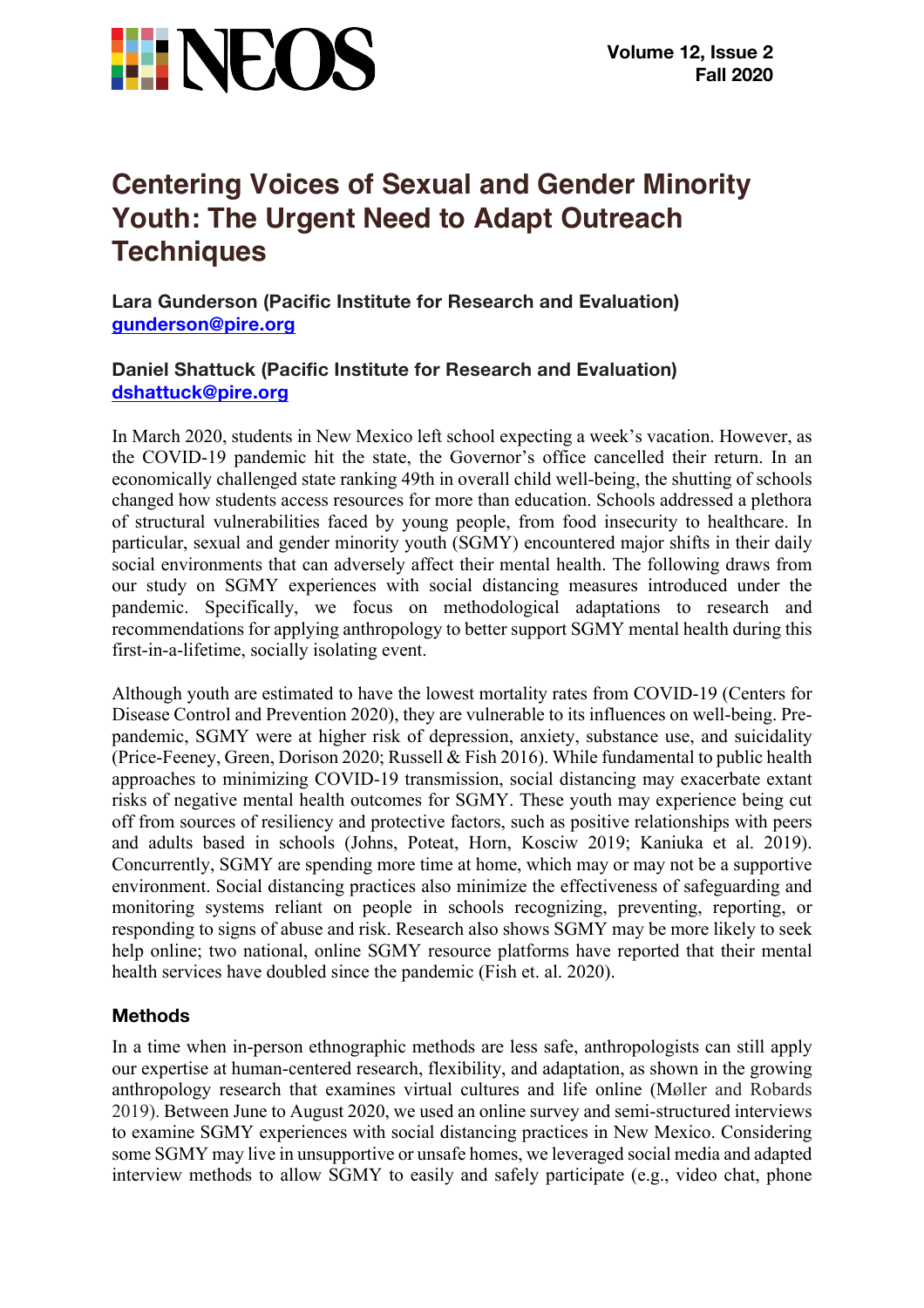interviews, and text-based communication). We administered the survey to SGMY who attended high school in the past year (ages ranged from 13 to 20) to broadly assess the pandemic's impact on well-being, mental health, and social support needs. Due to slow progress and low response rates during initial distribution of the survey through advocacy and support organizations serving SGMY, and in consultation with youth during interviews, we shifted recruitment to advertising through Instagram. This change quadrupled responses overnight, for a final 80 percent completion rate (379/474).

We conducted interviews with 15 SGMY and 12 of their formal supporters, including mental health professionals and school personnel. In the spirit of time for COVID-related research, we utilized a rapid data analysis process that involved the creation of a template with key domains derived from our interview questions for each transcribed interview (Hamilton 2013). The SGMY interviewees ranged between the ages of 13 to 17. Seventy percent identified as White; 23 percent as American Indian, Alaska Native or Indigenous Latin American; and five percent Asian or Asian American. Thirty-five percent of the total interviewees also identified as Hispanic or Latinx. We measured their socioeconomic status by parent or caregiver education. Responses were spread nearly evenly across educational levels, from less than high school diploma/GED to completed graduate/professional degree. We used video chat or phone calls for most interviews, but when homes were reportedly unsafe for SGMY to verbalize responses, we corresponded through shared Google documents. Use of a multi-pronged research strategy such as ours is useful for understanding and contextualizing experiences and impacts of pandemic-related social distancing on SGMY, especially for those youth disconnected from resources or in precarious home environments.

## **Improving Outreach to SGMY During a Pandemic**

Combining initial findings from the survey and interview data revealed unique parallels between our adaptations to connect with research participants and those made by formal supporters to serve SGMY (Galea, Merchant, and Lurie 2020). While survey data analysis is currently underway, we already know adaptations to recruitment widened the geographic range of participants from mostly those in cities to those in smaller towns or rural areas, and we were able to reach a substantial number of youth not already connected to SGMY resources.

SGMY spoke of how the pandemic has affected them. One SGMY reflected, "Instead of like going out and being active, like I used to be, I just like watch cooking shows with my mom and it's, and it's a different, because I'm used to seeing my friends every day… it's very hard to not be in band camp, especially when this year I finally made drum line." Another shared, "You kind of feel trapped in like this little box of a house, a loss of motivation. So once schoolwork online ended, it was kind of like, there's just nothing to do… It's just the same old, same old." A third SGMY said a group of friends started a group chat in the weeks after school closed, "We have a whole group chat [on Discord] and then we also have an Instagram group chat, which we text each other through like 24-7. And we've been staying really connected to that." As a result of the pandemic, a fourth SGMY said she has had more time to selfreflect and "intensified" her identity, drawing inspiration from TikTok, "Since the pandemic now I've changed even more and I feel more comfortable in my own skin."

Formal supporters explained how they diversified communication techniques to make themselves available to SGMY. One therapist, for example, now checks in with current and former clients via monthly texts. Similarly, a teacher underscored the usefulness of sending "dorky" memes to stay connected while she is unable to check on SGMY face-to-face. Others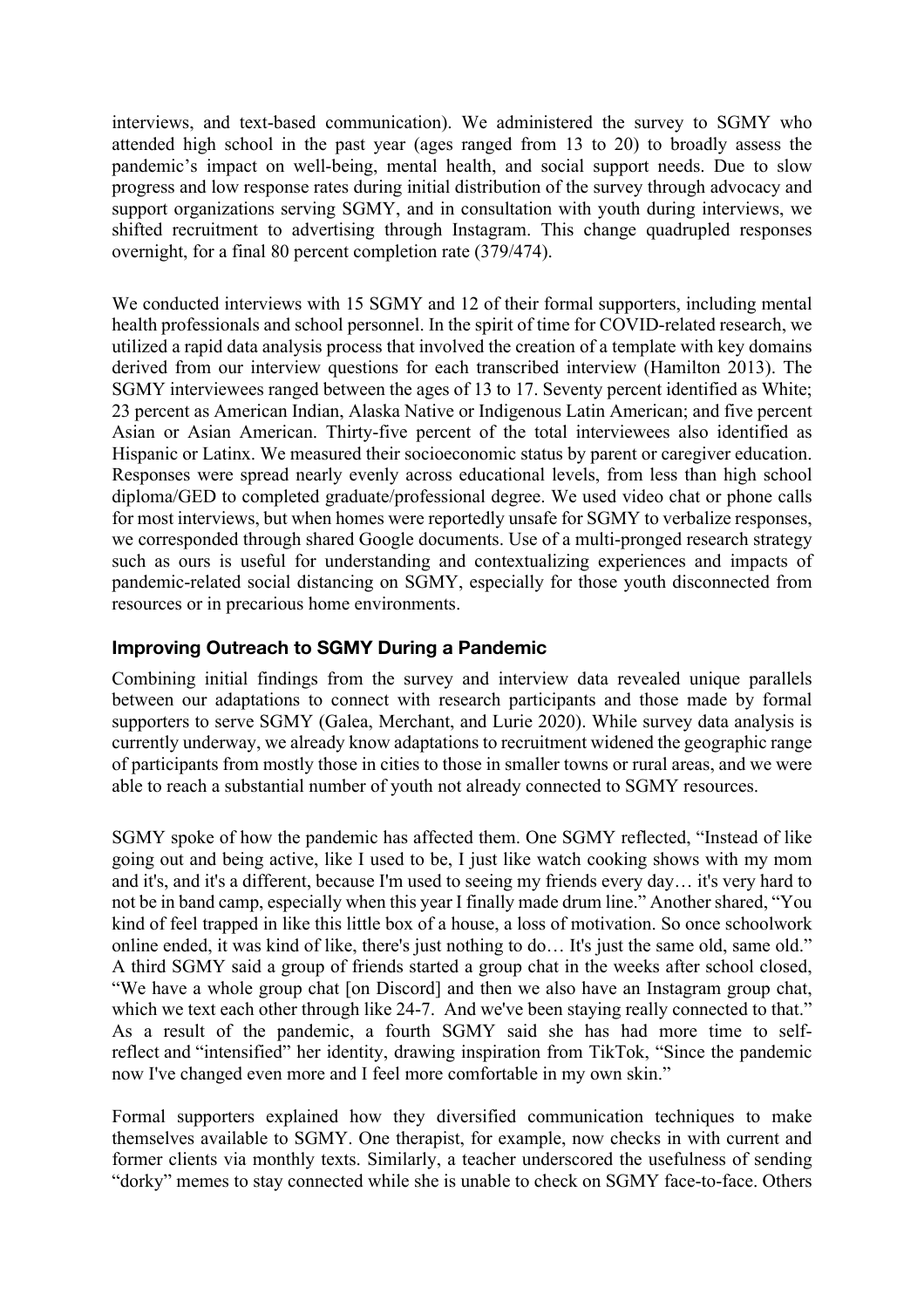have put themselves on Instagram or shared their personal phone numbers so they may better reach and be reachable to support SGMY. These formal supporters have discovered the need to enhance their outreach and availability.

Even so, several of these same participants stated they had diminished capacity to support SGMY during the pandemic. They too struggled with day-to-day activities and were not always as available as they would like. While a minority knew of online social support groups for youth, most said they would benefit from having a list of resources SGMY can turn to during and after this pandemic.

Participants noted positive changes as well. Fewer SGMY cancelled appointments, as they could meet without getting ready to go out. Parents could anonymously attend virtual workshops from a local advocacy organization instead of going in-person. Some participants also mentioned that the SGMY they knew had become observant of the national protests occurring in support of marginalized people, which assuaged the isolation they felt.

SGMY participants described creative ways in which they sought support. One SGMY disclosed that even if friends' phone minutes ran out, they could all go on an online game, Animal Crossing, to chat at no cost. Most SGMY and some professional supporters clarified that Instagram and TikTok were the primary social media sites to locate and join like-minded groups to learn about sexuality and gender or simply find community. They advised that adult supporters should engage with those platforms, and not Facebook (unless targeting adults) or listservs of already-connected youth. They should also not wait for or expect young people to ask for help—many of those most in need will not do so, according to SGMY and professional respondents.

## **Conclusion**

Anthropologists are acutely positioned to adapt to research participants' needs. We can support our peers in related realms, including advocacy, education, and mental health, to listen and respond to the needs of SGMY and safely improve methods for serving them. We conclude by stating in the strongest way possible that adults and organizations supporting SGMY must urgently adapt their strategies for outreach.

## **Acknowledgement**

Support for this work was funded by the Eunice Kennedy Shriver National Institute of Child Health and Human Development (1R01HD83399) and the Pacific Institute for Research and Evaluation's Corporate Development Award.

# **References**

- Centers for Disease Control and Prevention. 2020. "Hospitalizations and Death by Age, updated on 8/18/20." Accessed August 21, 2020. https://www.cdc.gov/coronavirus/2019-ncov/covid-data/investigationsdiscovery/hospitalization-death-by-age.html.
- Fish, Jessica N., Lauren B. McInroy, Megan S. Paceley, Natasha D. Williams, Sara Henderson, Deborah S. Levine, and Rachel N. Edsall. 2020. "'I'm Kinda Stuck at